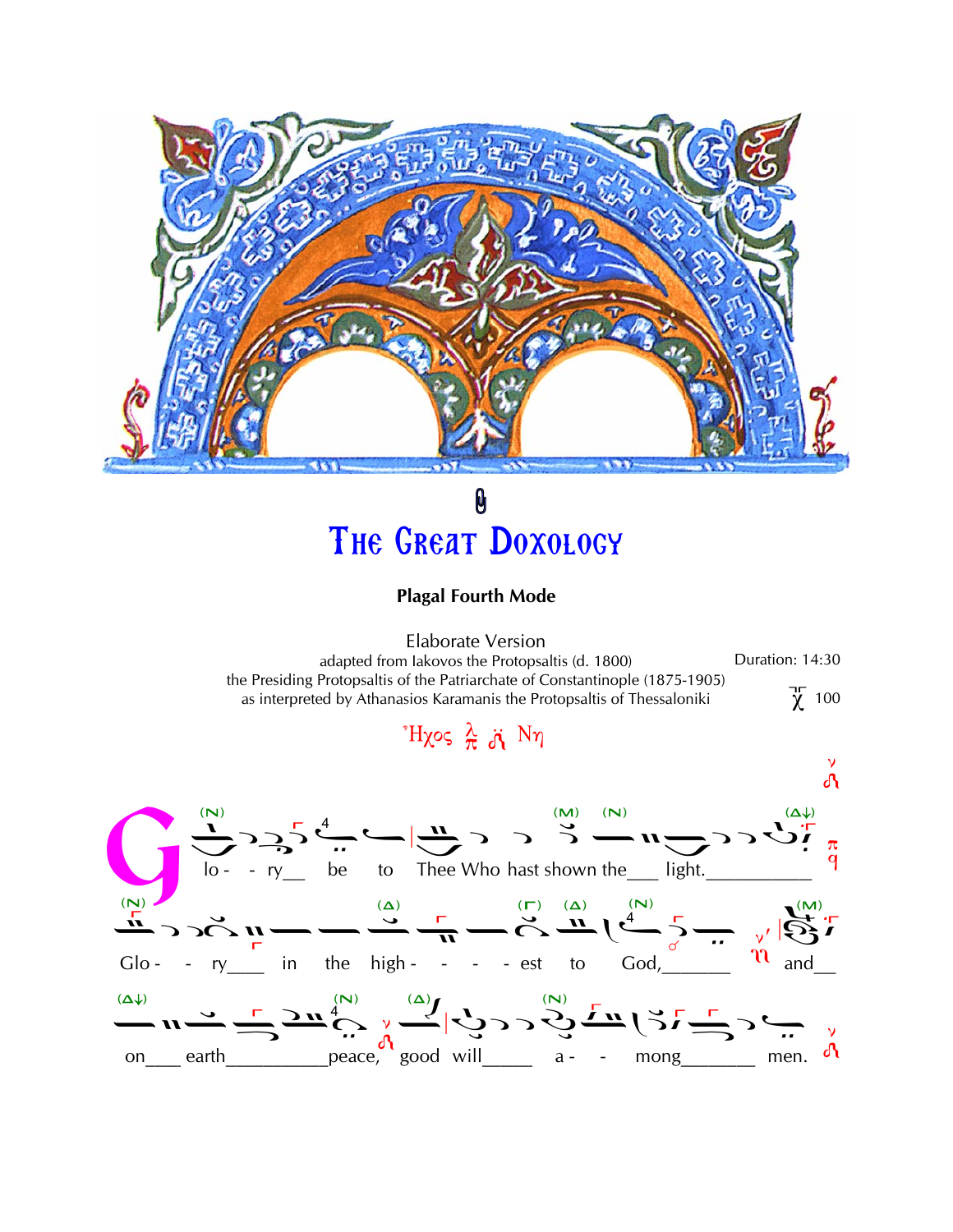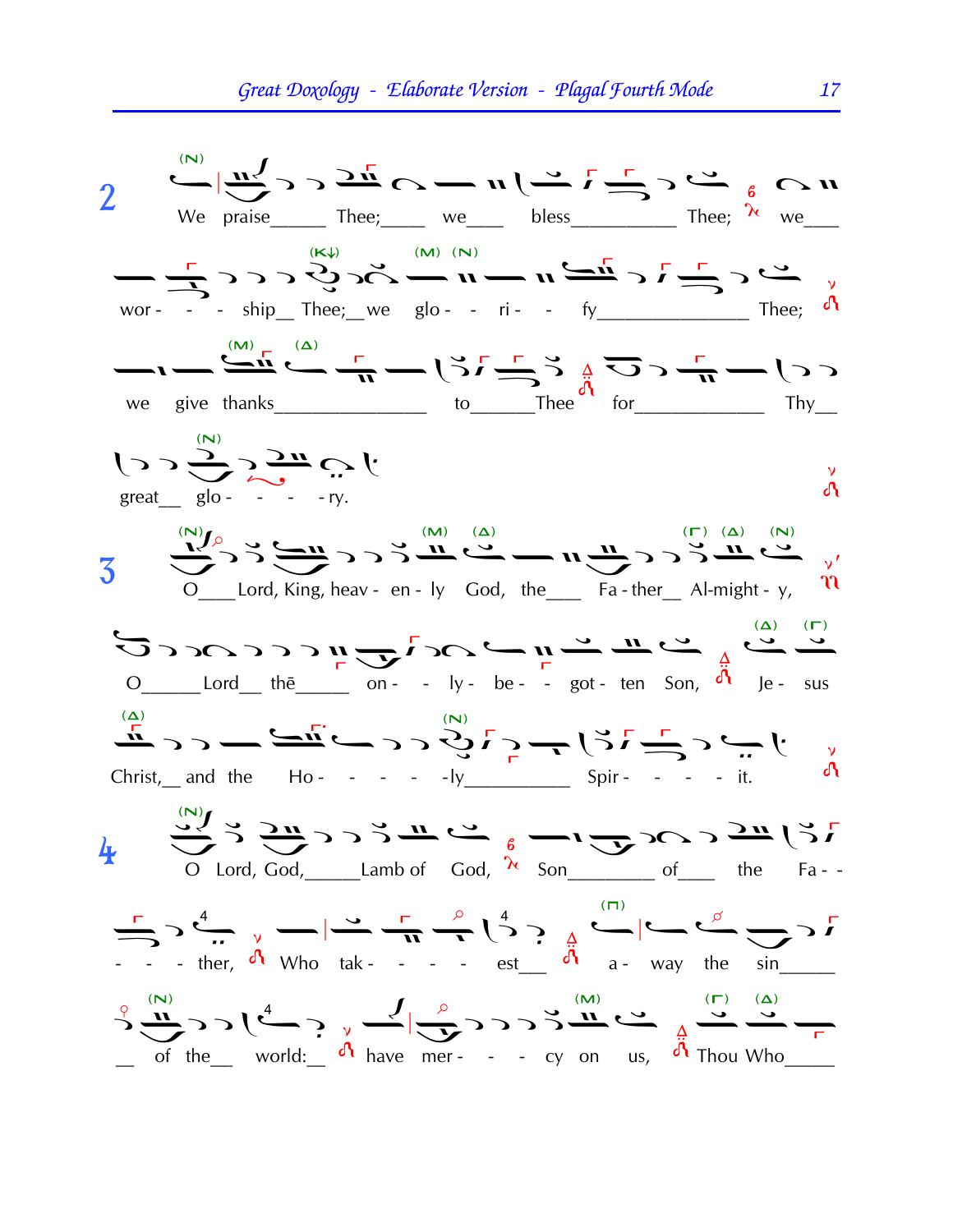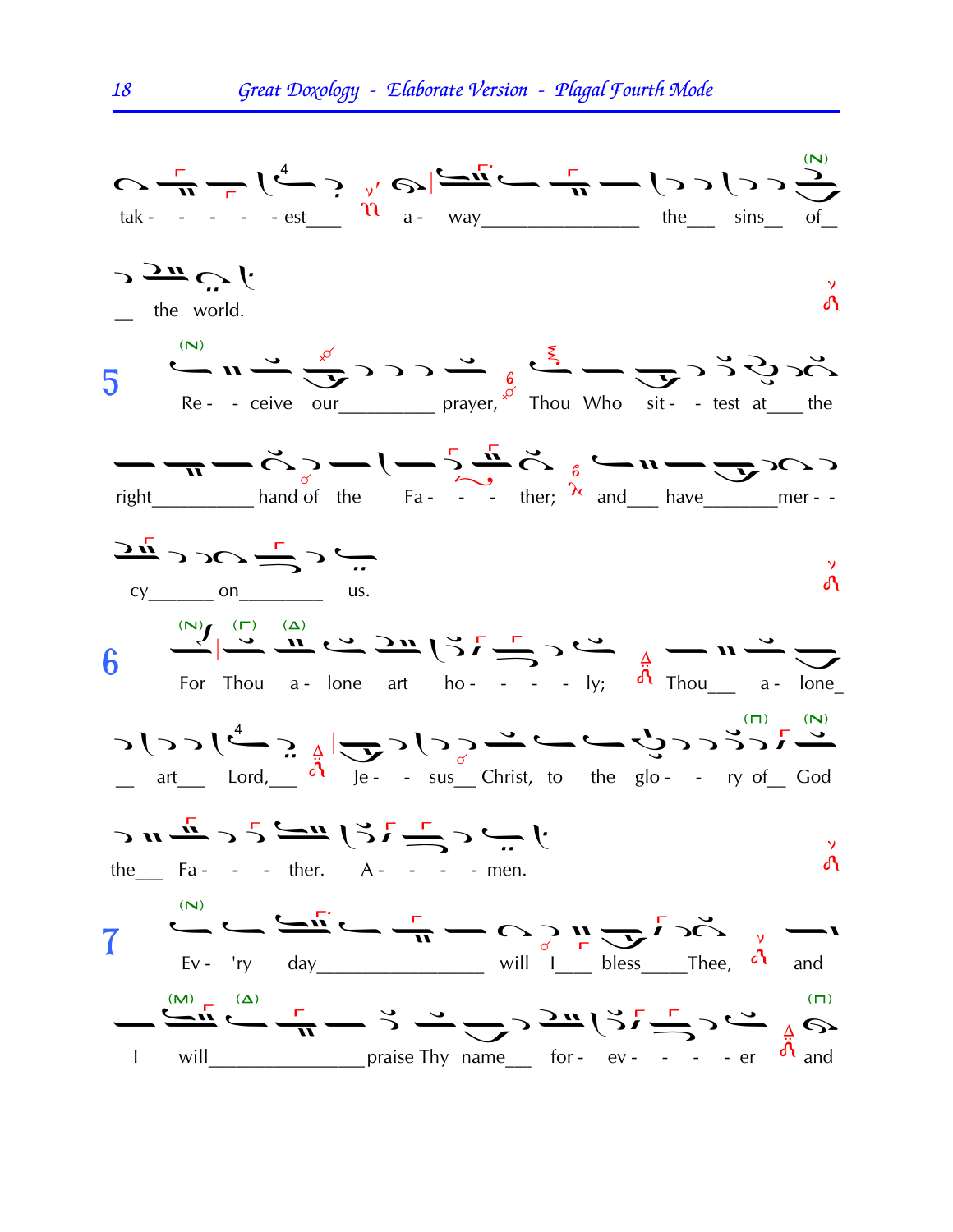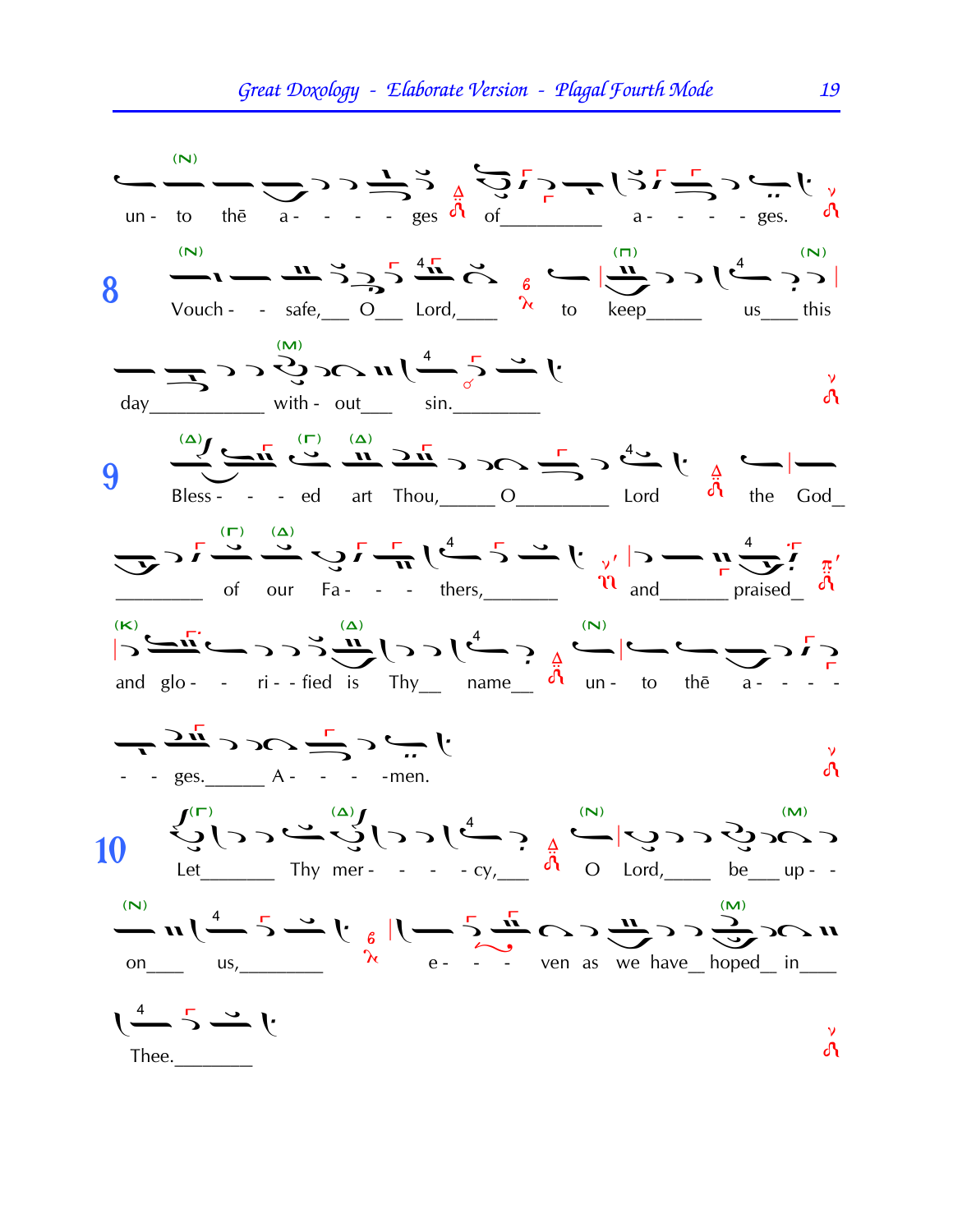

20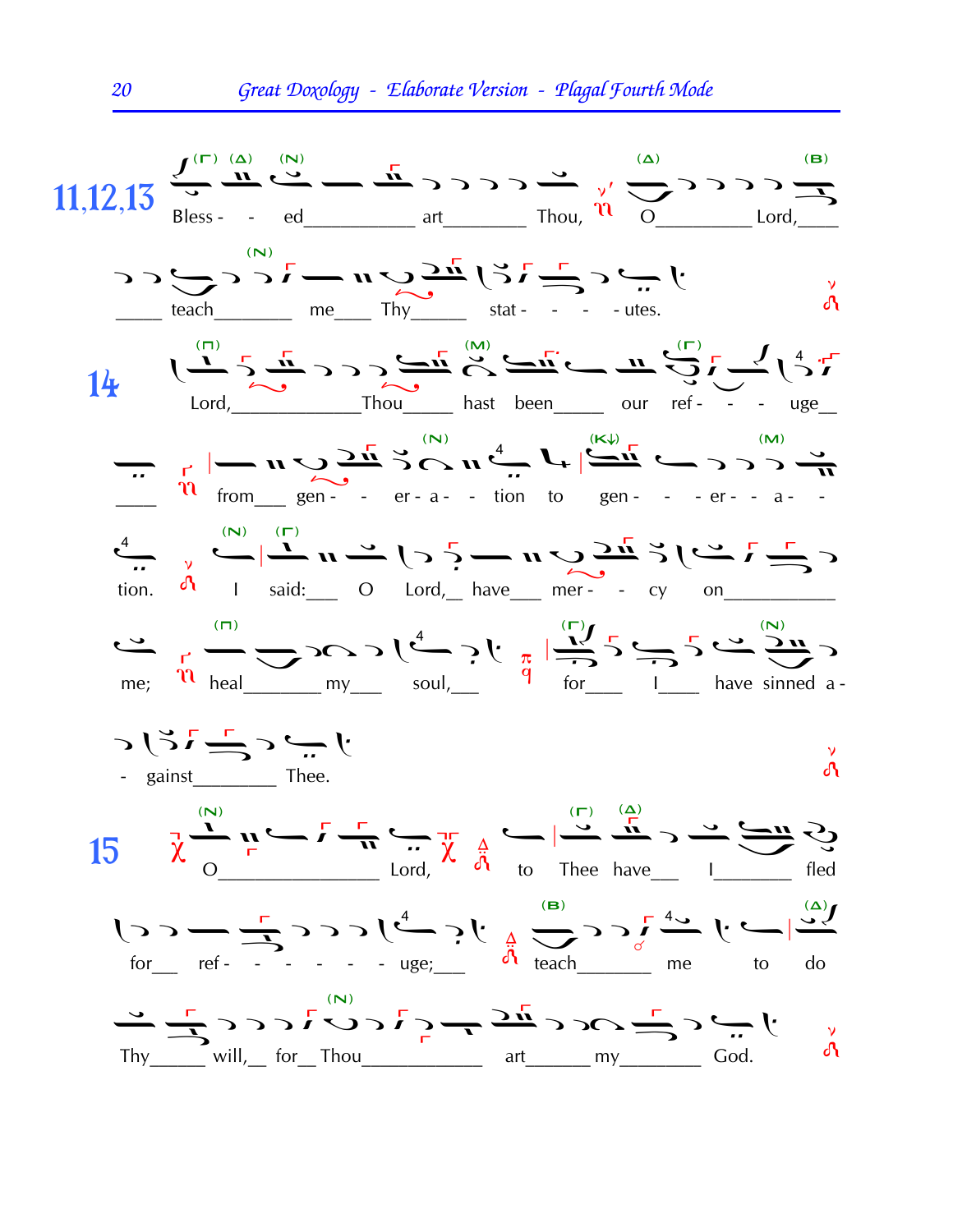